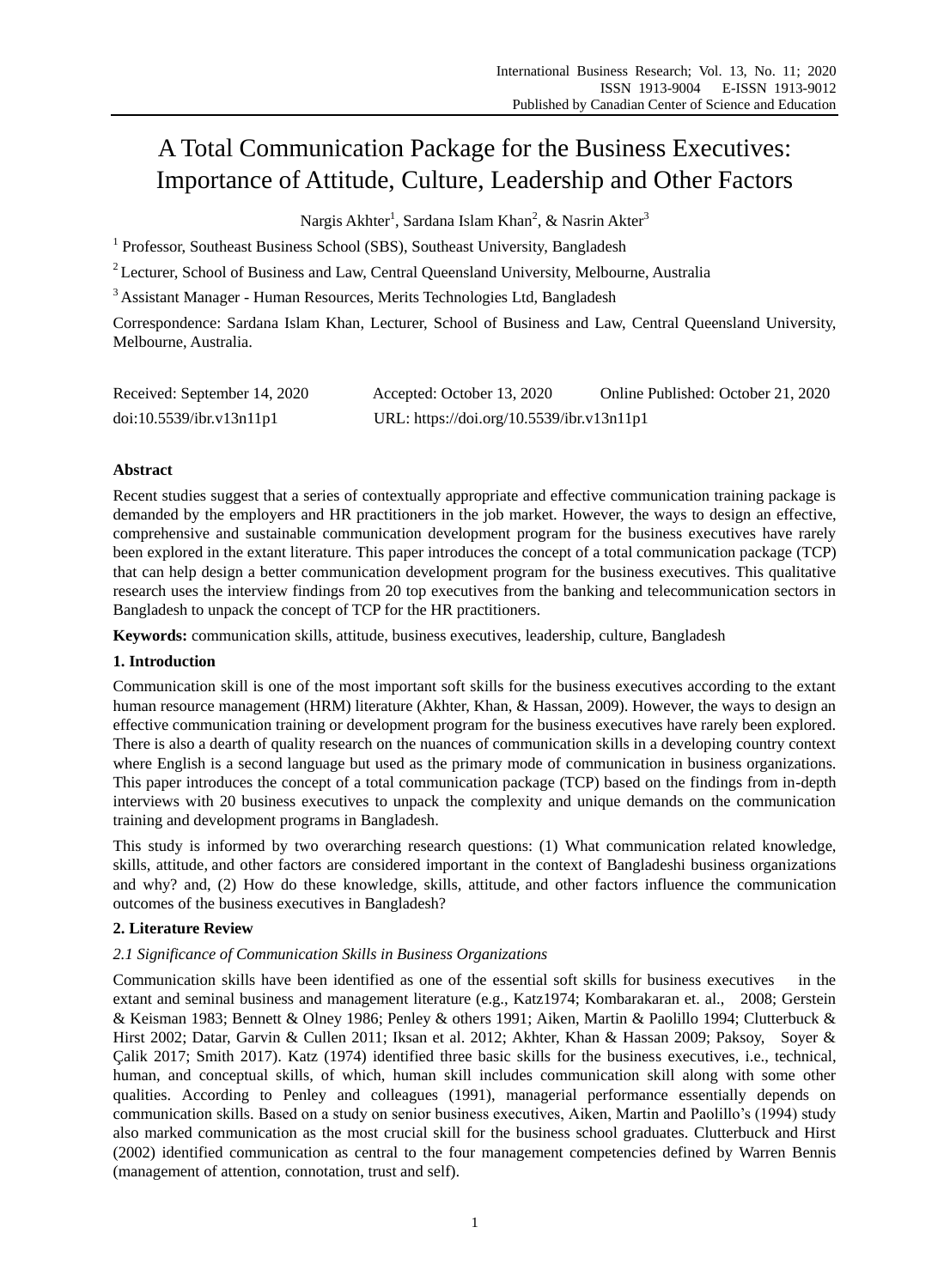Kombarakaran and colleagues (2008) surveyed 114 executives and 42 coaches and found that executive coaching for leadership development encompasses five areas and "dialogues and communication" was identified as one of these five areas. Gerstein and Reisman (1983) contended that senior managers need proper communication with peers, subordinates and superiors. Bennett and Olney (1986) conducted a study on executives from Fortune 500 companies which reflected that effective communication is vital for business success in the information society and is exceedingly important for the higher-level executive jobs. The study calls for especial attention of the academicians in developing pragmatic curricula of business communication courses and suggested sequential offerings of three courses on written, spoken and interpersonal communication and emphasized on the responsibility of the academics to convey the necessity of excellent communication skills for the students" success in executive jobs in the information society. Similarly, Katz (1974) suggested that academics should ensure the requisite communication skills for the students of 1980s for their future professional roles. Based on twenty-five studies in the previous ten years, Salvo (1980) contended that teachers should be aware about the requirement for particular communication skills for students as they will need these communication skills when they enter the job market.

In line with the earlier business communication literature, Iksan et al. (2012) also emphasized on the role of universities in creating graduates to address the job market demands. According to the authors, the universities should equip graduates to contest in the global job market and satisfy the employers" countless demands of soft skills and personality. The researchers emphasized on the inclusion of communication skills in the higher education course contents, the lecturer"s feedback on students" communication and participation in various activities to help advance their communication skills for the future work life. Although the research was conducted on verbal (including listening), writing and social communication skills, the authors also emphasized on non- verbal communication skills, the importance of which remains under investigated till date especially in the context where English is the second language but used as the primary mode of communication in the office. In academia and professional training context as well, the non-verbal communication skills and other facilitators for effective communication are visibly underrepresented.

Akhter, Khan and Hassan (2009) found that the executives have positive attitudes towards the importance of communication course intended for executives. Most of the executive respondents completed communication course and they were dissatisfied with it. The respondents recommended compulsory communication training program in business organizations and suggested that academics should design and teach communication courses based on the employers" perspectives and requirements. Similarly, Paksoy, Soyer and Çalik (2017) argued that communication is a vital executive skill and manager-employee communication is critical for effective management. According to Smith (2017), communication is fundamental to the progress of both employees and business organizations and ineffective communication leads to loss of profit. The author identified trust, technology, face-to-face communication and smooth implementation of change through inclusive meetings as four important factors to ensure effective communication especially in health care sector. They argued that appropriate strategies to increase communication during change may help improve employee morale and profitability.

Robels (2012) study shows that out of 10 identified soft skills, business executives perceive communication, integrity and courtesy as the most important interpersonal skills for achievement. The research identified both hard and soft communication skills as equally important. Another study by Datar, Garvin and Cullen (2011) recommended business schools to go over the information, constructions, and theories included in the course contents and readjust their curricula to include communication skills, competence, and techniques. Based on the responses from deans and executives, the same study identified critical thinking and clear communication as two most important aspects of the eight required competencies.

Extant business communication and HR literature also emphasized on the importance of communication skills in non-managerial roles and technical experts in an organization. For example, Chohren (2015) mentioned that although employers consistently mentioned communication as one of the most cherished soft skills in business organizations, these skills are regrettably overlooked in the engineering discipline. The author contended that technical experts or professionals also need superior communication skills to effectively share research progress or objectives, effectually backup their company's product or service to a buyer, or to facilitate the buyer and peer training, which brings benefits to both engineers and employers.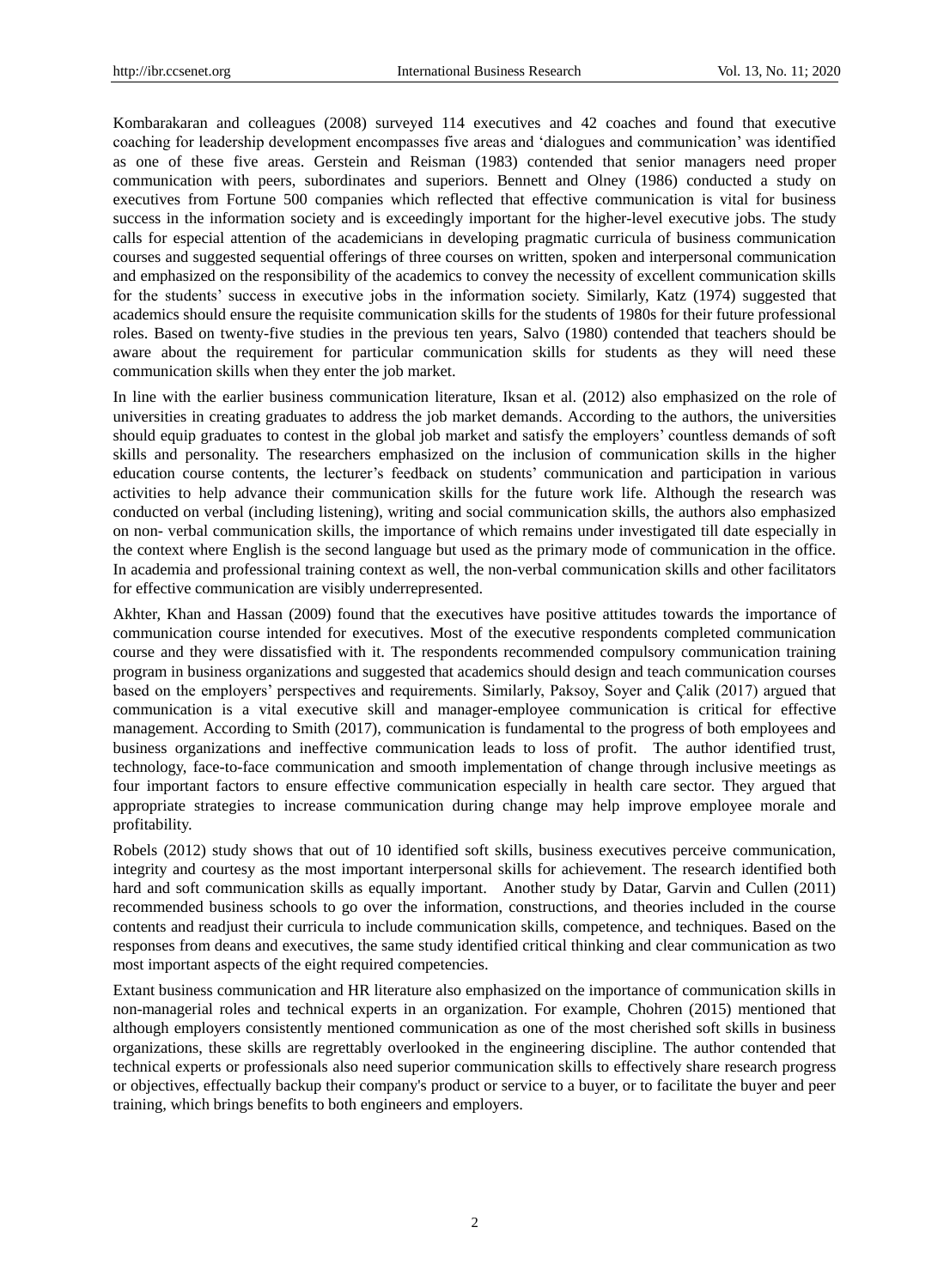### *2.2 Types and Contents of Communication Skills*

Salvo (1980) revealed that the communication skills that were acknowledged for the most part were listening, written, oral, persuasive interpersonal skills, informational meetings and problem solving in small group. Cohn (2007) claimed effective listening to be a major requirement for effective communication. The researcher also argued that merely eight percent of communication is associated with topic, while the remaining relates to body language and tone of voice. Cohn (2007) also emphasized on the significance of considering communication as process, based on attitudes, knowledge, emotions, integrity from communicator's side and the receiver's diversity, emotions, attitudes, knowledge, integrity and so forth. Bambacas and Patrickson (2008) found that senior HR managers require the interpersonal skills such as precision and regularity of the message, the capacity to listen effectively and ability to lead in a collective way. Among these interpersonal skills, the methods of sending messages, particularly their precision and the leadership style that stimulated trust were given highest importance to boost the organizational commitment which was typically lacking.

Bambacas and Patrickson (2009) contended that even though communication skills such as interpersonal, speaking, listening and written skills are important for successful managerial performance, HR managers only evaluate these casually through managerial selections. The researchers suggested that HR staff must thoroughly examine their practices of the evaluation of communication skills of the candidates for managerial positions and provide training on communication skills after conducting effective training need assessment.

Majid et al., (2010) stated that the four crucial communication skills are reading, writing, listening and speaking. Hull (2012) emphasized that effective interpersonal communication does not refer to transmitting or attaining what was planned to achieve and rather requires the ability to construct and transmit proper replies, recognize and explicate creative, satisfactory answers, and inspire people to modification. It happens in functional verbal and nonverbal communications and through an environment which is favorable to fruitful communication. Bennett and Olney (1986) conducted a study by taking samples of executives from Fortune 500 companies. The common consent of the executives was that effective communication skills are vital for business success nowadays and will remain vital in future especially in an information society. The study revealed that communications skills are more important in the higher and peak positions in executive jobs.

Bennett and Olney (1986) emphasized on the impact of technological progress in the communication processes. The authors identified interpersonal, writing, and speaking as vital communication skills and lack of skills regarding precision, listening, brevity, speaking and analysis as the major communication problems. Gerstein and Keisman (1983) argued that senior managers need proper communication with peers, subordinates, superiors and others and the proper communication demands effective and efficient written material, formal presentation methods, verbal communication, listening, communication media, communication contents and so forth.

### *2.3 Roles of Leadership, Trust, Culture and Attitude in Effective Communication*

Johnson and Bechler (1998) studied the link between listening efficacy and leadership emergence in the task-oriented small group. The study revealed that emergent leaders usually show more active listening skills than the other members. To be truly effective both leaders and managers must develop their self-awareness, become role model for communication in the organization and learn to encourage and manage constructive decent. An important part of the communication professional"s role is to support the organization"s leaders and managers in developing their communication competence. Luthra and Dahiya (2015) identified outstanding communication as an essential skill for an effective leader. Exceptional leaders know that a [clear goal direction](https://managemagazine.com/article-bank/self-handicapping-leadership/self-handicapping-leadership-performance-mastery-management/)  necessitates open, two-way communication and a trusting communication culture where one will treat another as friends and task partners. Extant literature suggested that functional communication demands two-way communications which may help to develop leadership and entrepreneurial skills among students (see Majid et al., 2010; Abbasi, Siddiqi, & Azim, 2011). Whitener et al., (1998) mentioned that credibility is linked to three communication features, i.e., accurate information, explanations for decisions and openness. Communication culture is the gum that holds teams and organizations united and this gum can be a motorist or a hurdle to performance (Decker & Mitchel, 2017).

### *2.4 Communication Outcomes: The Strategic Significance of Communication*

Zerfass and Viertmann, (2017) argued that relating communication to business strategy is one of the key challenges for communication professionals. The 12 major values that can be attained through corporate communication can be allied to the four core corporate values. The researchers have recognized four major value propositions of communication which are facilitating operations, constructing intangibles, bending strategy, and confirming flexibility.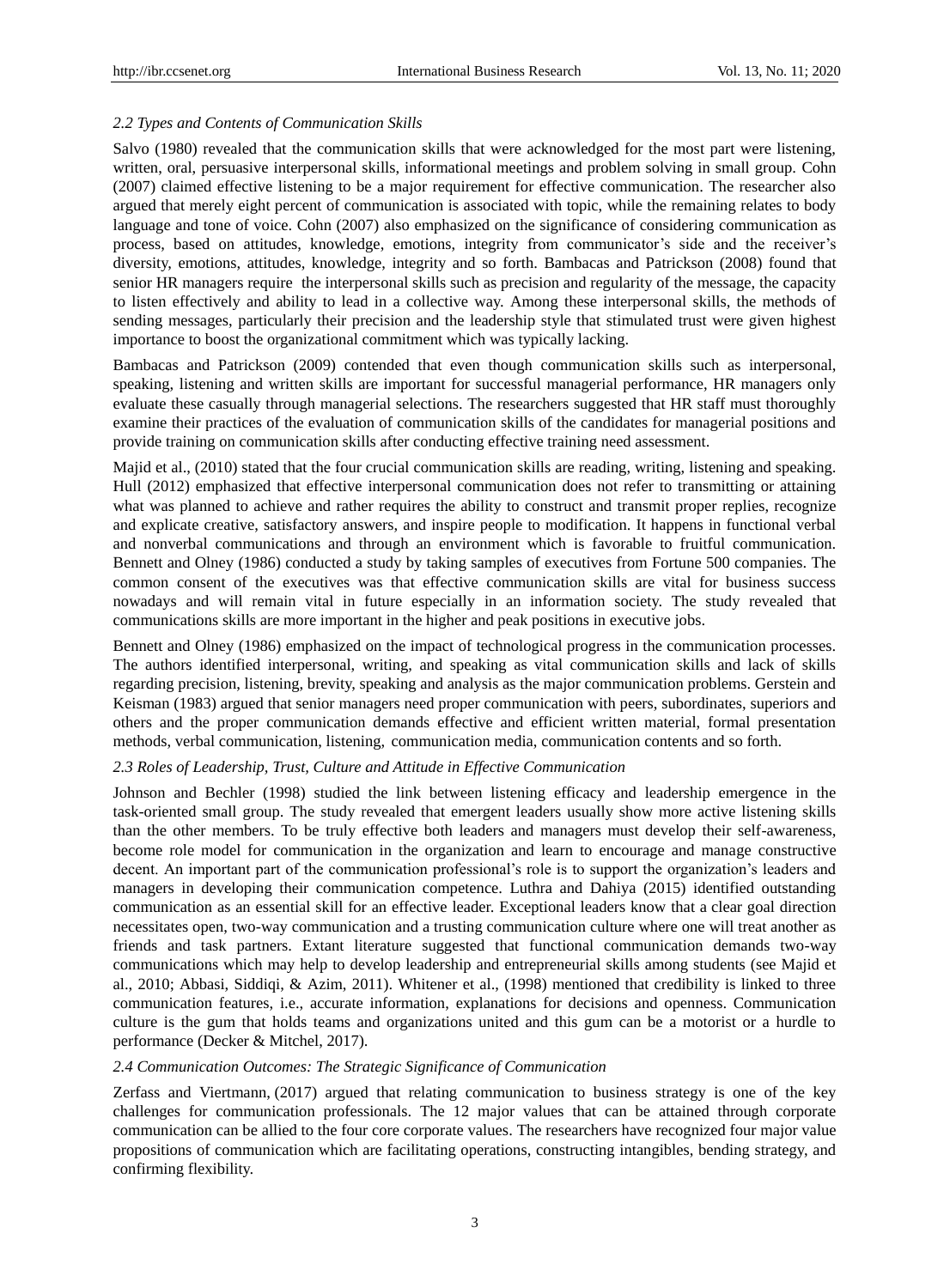### *2.5 Role of Communication in Planning*

Berger (1997) proposed that since communication, plans, and planning are related, communication discipline should include strategic social interaction which can contribute in planning. MacDonald (1976) also identified planning, mapping communication networks, recognizing communication-based roles and observing the characteristics of role occupants as important factors influencing the process of communication and outcomes.

### *2.6 Communication, Job Satisfaction, Employee Engagement and Citizenship Behaviour*

Paksoy, Soyer and Çalik (2017) found a positive, bi-directional and moderate relationship between managerial communication skills and job satisfaction and job commitment and positive, bi-directional but weak relationship between job satisfaction and job commitment. The researchers advocated for increasing the number and level of training to improve communication skills among managers. Dasgupta, Suar and Singh (2013) revealed that assertive style of communication imparts highest sustenance to employees and perceived supervisory support at the workplace enhances employees' satisfaction with communication of supervisors and self-esteem. Employees' satisfaction regarding communication nurtures a resilient emotional connection with organizations which in turn declines employees" absenteeism, increase employee performance and commitment. The researchers suggest training program to mend assertive communication style among managers.

Kang and Sung (2017) found that internal communication management and employee engagement are linked, and employee engagement increases cooperation and minimizes the turnover intent. The researchers suggested that the organizations should implement a two-way, employee-centered symmetrical communication method in its daily communication management. Graen and Scandura (1987) argued that a mutually supportive relationship between managers and employees help increase dependability, cooperation, belief and innovativeness in the team. Firth et al. (2004) mentioned that supervisors' emotional care and self-esteem reconciled the effect of stressors on stress reactions, organizational commitment, job satisfaction and employee turnover. The researchers also emphasized on the relationship between supervisors and subordinates to decrease and cope up with stress. The significance of trustworthy and open communication culture between leader and member and role modeling of open communication by the managers were also highlighted by Cullen and Gordon (2014). Their findings revealed that nurse managers with effective leadership and communication skills helped enhance the organizational citizenship behaviors of the nursing team.

### *2.7 Language and Communication*

Revell (2007) mentioned in his study that since people from different language and cultural background communicate for business purpose especially in meeting due to globalization and internationalization of trade, they frequently use English as an international language. Therefore, a person whose first language is not English is a challenge for them. This study focused on the use of English for International Business (EIB) at a particular business organization and extracted language issues, probable communication difficulties and frustrations that may exist in international contexts. The study also focused on the consciousness among some respondents to take strategies to beat these issues. Moreover, the author emphasized on the appropriate use of medium or mediums of communication, proper organization of the contents, language, non-verbal cues time, and place of communication. He also argued that a functional meeting is that meeting which is not arranged only for reporting information rather it can reinforce the team goals and spawned solutions. He mentioned that conflict is unavoidable but effective communication can help in eluding conflict and can reduce the magnitude of adverse effects when it arises.

Majid et al., (2010) attempted to explore the significance of communication skills in teaching, the social aspect, knowledge progression, and the implication of interpersonal interaction that relates to the students" emotional growth. Abbasi, Siddiqi, and Azim (2011) also contended that English language skill is vital for academic achievement since it has become an international language. The authors identified reading, writing, listening and speaking in English as crucial communication skills for the business executives especially in the non-English-speaking countries. The students with these crucial communication skills in English language have a better chance to be successful in academic and professional career as well.

### *2.8 Gender and Communication*

Sistrunk and McDavid (1971) emphasized on the importance of cultural expectation of compliance and submissiveness in the female role as an important driver of group behavior. However, Markel, Long, and Saine"s (1976) findings show that both male and female communicators speak more during the conversation when the listener is female. The findings also show that the average speech duration per utterance is expressively lengthier in case of female communicator. This was especially true in case of newly graduated female executives back in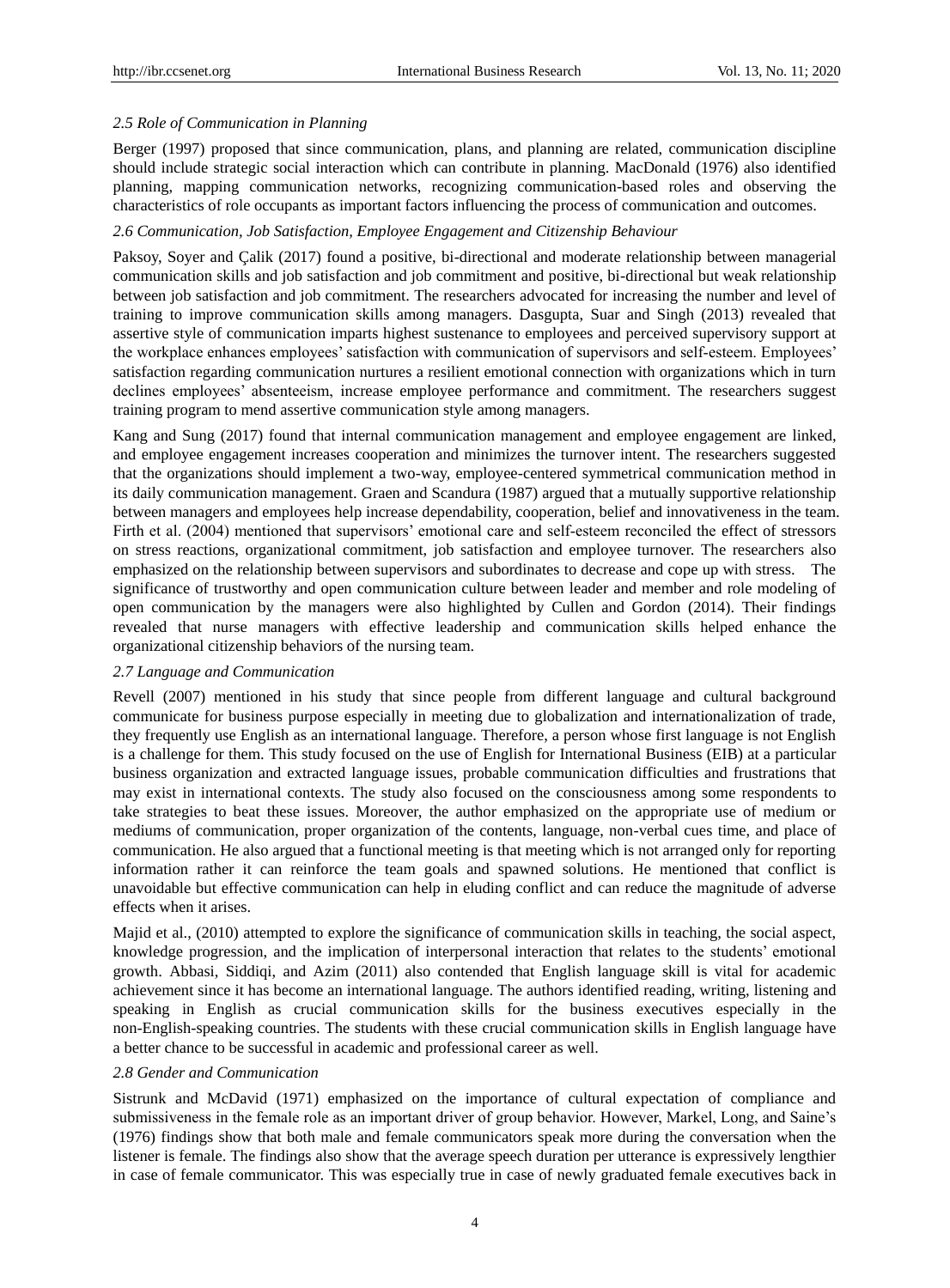mid 1970s which most likely implicates a transition in the male-female dynamics of communication dominance that may vary across cultural contexts.

### *2.9 The Impact of Globalization and Change in Technology in Communication*

Groysberg and Slind (2012) argued that the effectiveness of managing by "command -and –control" and its complementary pattern of corporate communication has been abruptly lessened due to globalization and change in technology. The leaders can endorse the working flexibility, employee commitment and well fit strategic orientation by speaking with employees. Drussell (2012) found that although the respondents think that face-to-face communication is the most functional and desirable ways to communicate and the most functional and chosen means of communication and conflict resolution, they take part in daily social networking activities at a higher rate than face to face communication and they use face book and text message for communicating and conflict resolution. The researcher recommended further study to observe whether social networking is related to communication skills and resolution of conflict and whether it impacts interpersonal working. Walther and Valkenburg (2017) analyzed historical dispute about the necessity for integration in theorizing about communication processes. Besides, it argues for the possibility of communication technologies to associate mass and interpersonal communication in ways that avoid the old-style distinction between both types, and how collaborative communication technology provides unparalleled analytic methods for research.

### *2.10 Challenges in Developing Communication Capabilities among the Business Executives*

Cameron and others (2013) studied the procedure by which junior researchers acquire scientific communication skills from their mentors, their feelings about the challenges, and the part of their mentors in the procedure. The findings show that trainees" development of scientific communication skills is taxing and a difficult process both for trainees and mentors. They found that perceptions varied considerably about who is responsible for ensuring that trainees develop scientific communication skills. Trainees recognize that their mentors require these skills. However, they sensed that their mentors did not persistently support them in cultivating these skills and some mentors even failed to provide social and emotional care during the practice. Even though some trainees were happy with their scientific communication skills, many expressed low levels of confidence. Mentors stated that their trainees were not adequately cognizant of the prominence of scientific communication skills, sometimes showed negative attitudes or were disinclined to pursue resources and displayed poor communication skills. Bambacas and Patrickson (2009) suggested that HR staff must thoroughly examine their candidates" communication skills especially for the managerial positions and provide appropriate training based on proper training need assessment (TNA).

### **3. Research Gap**

Our analysis of business communication literature reveals that both soft and hard communication skills are central to the business executives" performance and the quality of university curricula plays an important role in developing those skills. However, many other factors such as leadership or mentorship, organizational culture and environment, and trust are some of the relatively under explored factors and actors especially in some developing country contexts where English is the second language but used as the primary mode of business communication. In such contexts, the hard communication skills such as speaking, writing, listening and reading in English language are likely to be more emphasized by the educators, trainers and business executives whereas some other important communication contents such as non-verbal communication, cultural intelligence and attitude are overlooked in the training and development programs. So, based on the review of extant communication literature, we have identified a wide range of communication skills required for the business executives as well as some other important factors that may influence the effectiveness of the communication process in a business organization (see Figure 1). We, therefore, argue that a comprehensive framework for the development of communication capabilities in business organization, especially in such contexts is required to achieve a broad range of sustainable communication outcomes and our study aims at proposing such a total communication package (TCP) for Bangladeshi business executives, HR managers, educators and trainers. The findings will be useful for the similar developing countries.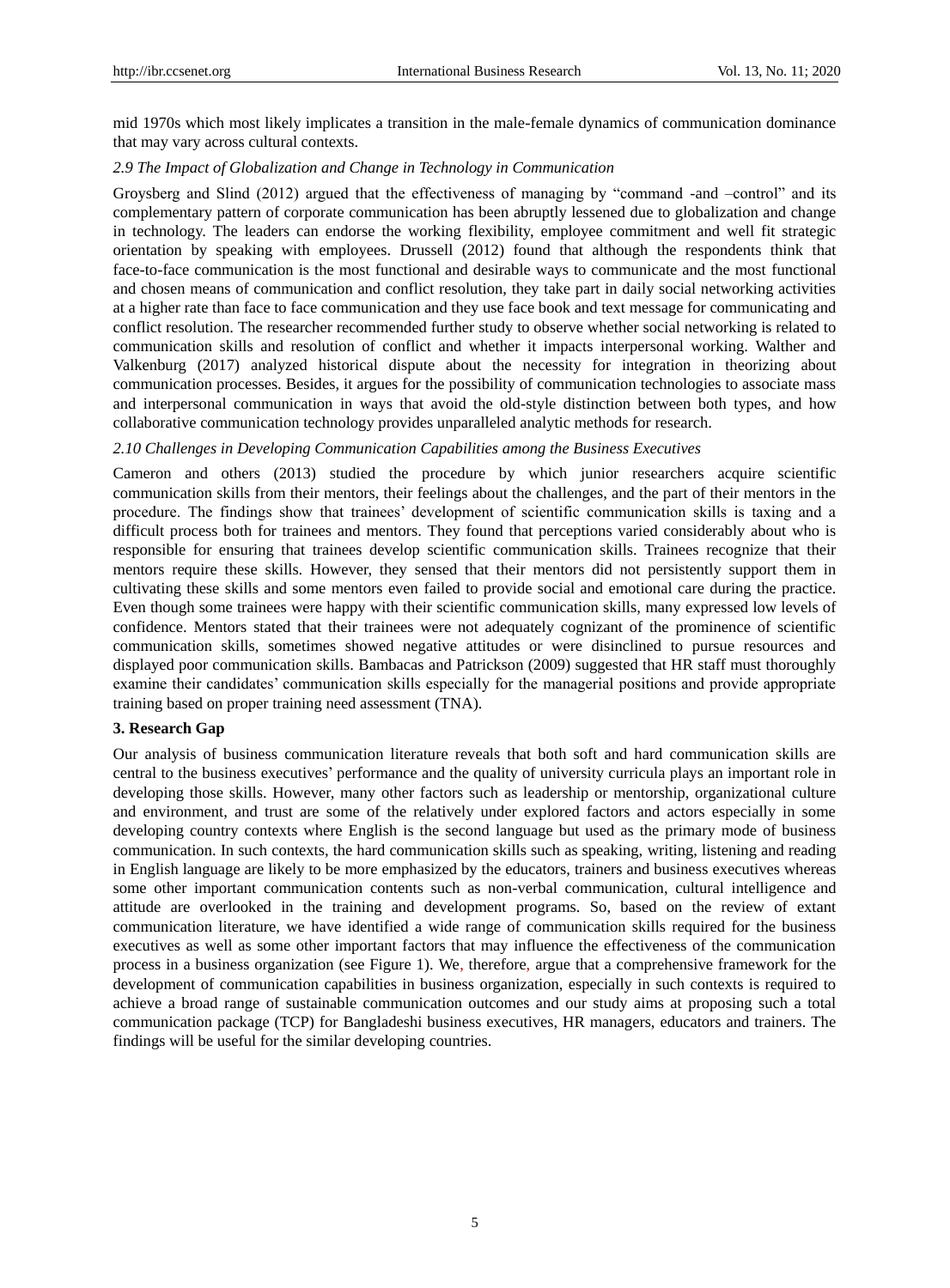

Figure 1. A Total Communication Package (TCP) for the Business Executives

### **4. Methodology**

This qualitative research uses the data collected from 20 top executives from the banking and telecommunication sector in Bangladesh (see Table 1) to unpack the concept of TCP and recommends a sustainable communication capacity development framework for the HR practitioners. The respondents have more than 5 years of experience in the top-level executive positions with 2 or more employees currently working under their direct supervision, in a bank or telecommunication organization in Bangladesh. All selected respondents also hold at least a Masters level tertiary degree. The semi-structured interview agenda was designed around the communication knowledge, skills, attitudes and other factors. The voice recordings of these face to face interviews have been transcribed and then thematic approach has been used to analyze the data and identify the key themes. Two researchers have independently analyzed the data and corroborate the themes to ensure reliability.

| <b>Respondent</b><br>(Label) | <b>Industry</b>          | <b>Designation</b><br>and<br><b>Department</b>                        | Gender | <b>Total Job</b><br><b>Experience</b><br>(years) | Number of<br><b>Employees</b><br><b>Under Direct</b><br><b>Supervision</b> | <b>Highest</b><br><b>Education/Academic</b><br><b>Degree</b> |
|------------------------------|--------------------------|-----------------------------------------------------------------------|--------|--------------------------------------------------|----------------------------------------------------------------------------|--------------------------------------------------------------|
|                              | Banking and<br>Financial | Senior Vice<br>President,<br>Human<br>Resources<br>Management         | Male   | 20 Years                                         | 17                                                                         | <b>EMBA</b><br>Dhaka University                              |
| 2                            | Banking and<br>Financial | <b>First Executive</b><br>Officer.<br>Clearing and<br><b>Accounts</b> | Female | 10 Years                                         | 03                                                                         | <b>MBA</b>                                                   |
| 3                            | Banking                  | Vice President.<br>Head, Consumer<br>& sale                           | Male   | 23 Years                                         | 27                                                                         | MBA & FCMA                                                   |
| 4                            | Banking                  | <b>Branch Manager</b>                                                 | Male   | 13 years                                         | 17                                                                         | MBA, IBA, Dhaka<br>University                                |
| 5                            | Banking                  | Deputy<br>Manager, H/O                                                | Male   | 08 Years                                         | $\mathcal{D}_{\mathcal{L}}$                                                | MBA (Finance), IBA,<br>Dhaka University                      |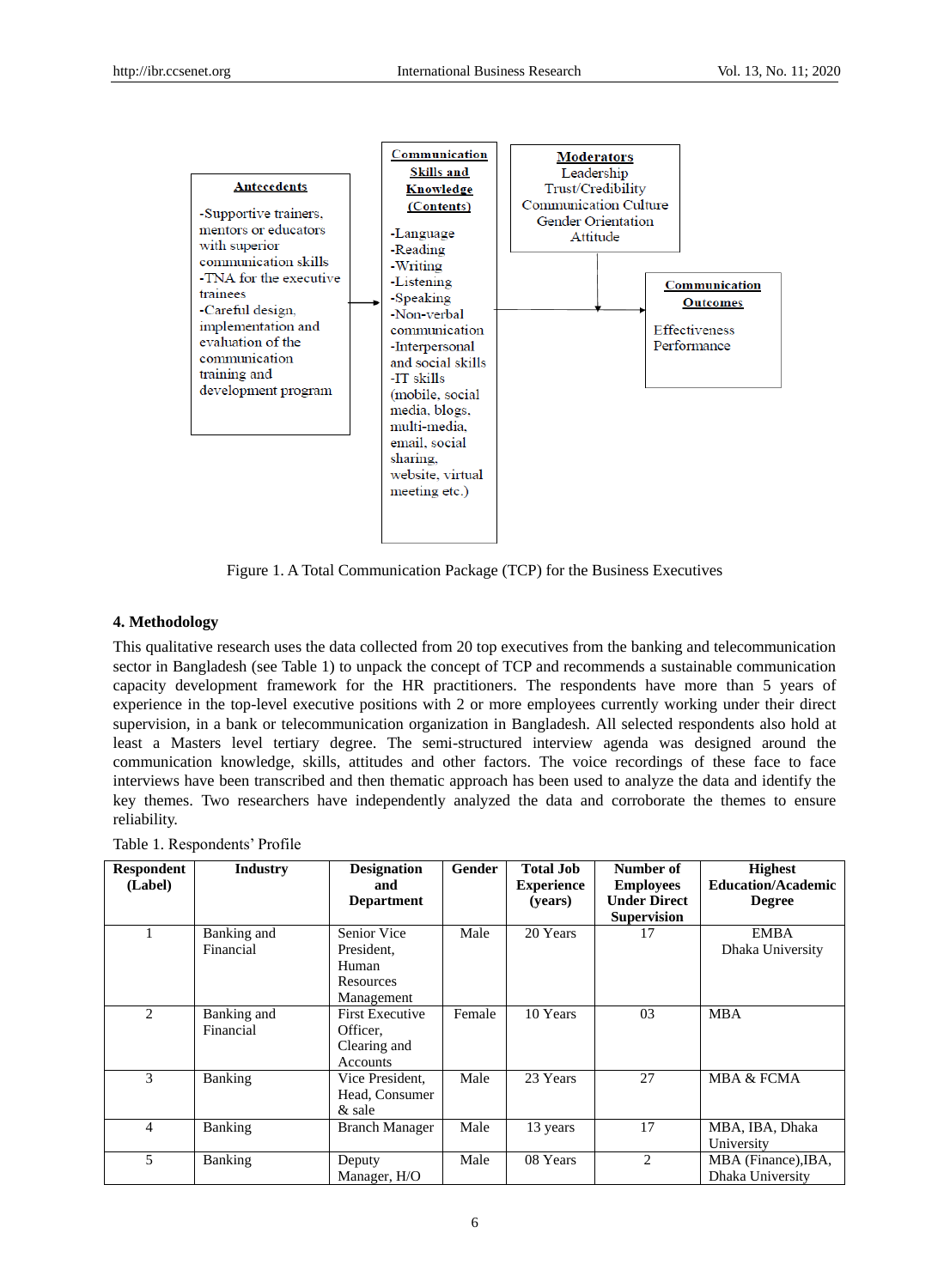| 6               | Non-Banking<br><b>Financial Institute</b> | Assistant<br>Manager,<br>Human<br>Resources                                           | Male   | 06 Years   | $\overline{2}$  | MBA, Dhaka<br>University                     |
|-----------------|-------------------------------------------|---------------------------------------------------------------------------------------|--------|------------|-----------------|----------------------------------------------|
| $\tau$          | Banking                                   | Head of Branch<br>Audit, ICCD                                                         | Male   | 18 Years   | 12              | <b>MBA</b> (Marketing)                       |
| 8               | Banking                                   | Senior Assistant<br>Vice President.<br>Consumer CRM                                   | Male   | 15 Years   | 8               | MBA (Banking &<br>Insurance)                 |
| 9               | Banking                                   | <b>Branch</b><br>Manager, FAVP                                                        | Male   | 14 Years   | 25              | MSS, Dhaka<br>University                     |
| 10              | Banking                                   | <b>First Assistant</b><br>Vice President.<br>Foreign Trade                            | Male   | 21 Years   | $\overline{9}$  | MBA (Finance &<br>Banking),<br><b>IIUC</b>   |
| 11              | Banking                                   | VP & Manager,<br>Operations                                                           | Male   | 17 Years   | 35              | ACBA, IBA                                    |
| 12              | Banking                                   | Officer, Credit<br><b>Risk Mgt</b>                                                    | Female | 7 Years    | $\overline{10}$ | 10CMA (ICMAB)                                |
| 13              | Banking                                   | First<br><b>Assistant Vice</b><br>President.<br><b>Shariah Council</b><br>Secretariat | Male   | 22 Years   | $\overline{8}$  | MPhil, Aligarh<br>Muslim University,<br>Agra |
| 14              | Banking                                   | <b>Branch</b><br>Operation<br>Manager,<br>Distribution<br>Network                     | Male   | $11+Years$ | 35              | MBA (Finance &<br>Banking), IIUC             |
| 15              | Telecommunication                         | General<br>Manager,<br>Process<br>Excellence                                          | Male   | 14+ Years  | 02              | MBA, North South<br>University               |
| $\overline{16}$ | Telecommunication                         | Manager,<br>Insight &<br>Customer<br>Experience                                       | Male   | 15 years   | $\overline{2}$  | <b>MBA</b>                                   |
| $\overline{17}$ | Telecommunication                         | General<br>Manager,<br>Human<br>Resources                                             | Male   | 15 Years   | 8               | MBA, North South<br>University               |
| 18              | Telecommunication                         | Lead Specialist                                                                       | Male   | 15 Years   | 10              | MBA, North South<br>University               |
| $\overline{19}$ | Telecommunication                         | Senior<br>Specialist                                                                  | Male   | 17 Years   | $\overline{7}$  | MBA, North South<br>University               |
| 20              | Telecommunication                         | <b>Head of Supply</b><br>Chain<br>Management                                          | Male   | 22 Years   | 38              | <b>FCMA</b>                                  |

# **5. Findings and Analysis**

The findings of the study have been presented in four major sections around three major 'a priori' and 'posteriori' themes: (1) communication knowledge, skills and attitude (KSA); (2) other factors influencing the communication contents and process, and (3) communication outcomes. Some of the key agenda, probing questions, and major findings and themes from the responses have been presented in Table 2.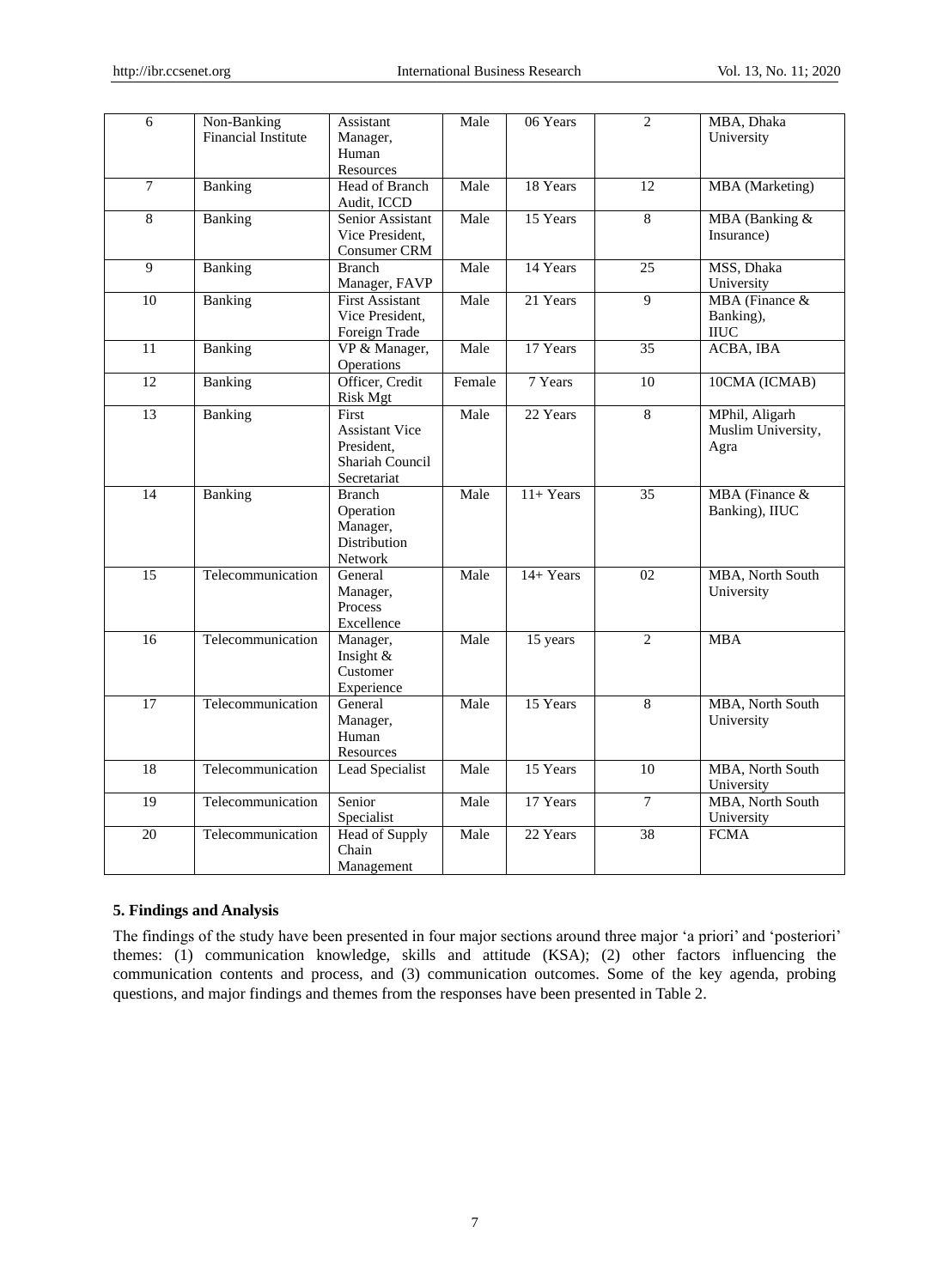| <b>Key themes</b> | <b>Probing questions</b>                                | Themes emerging from the response                  |
|-------------------|---------------------------------------------------------|----------------------------------------------------|
| <b>Language</b>   | Does your organization give the highest<br>1.           | Includes both affirmative and negative responses   |
|                   | importance on English language proficiency when         | with more organisations acknowledging the          |
|                   | the organization checks communication skills of         | English language skill as one of the most          |
|                   | candidates for executive jobs and take decisions        | essential communication skills.                    |
|                   | regarding the promotion of executives?                  |                                                    |
| Knowledge         | 2. Do you think knowledge of the communication          | -Most respondents believed a comprehensive         |
|                   | process and intended outcome is important in            | knowledge of the communication process is          |
|                   | developing the communication capacity in<br>an          | important.                                         |
|                   | organization? Explain                                   | -Effective Business Communication Course at        |
|                   | 3. How do you think this knowledge<br>of                | Undergraduate and Graduate Levels (One for         |
|                   | communication process and outcome can<br>be             | each).                                             |
|                   | developed or improved?                                  | -Three (03) courses should be covered on           |
|                   | Do current education programs ensure these<br>4.        | business communication which are written,          |
|                   | knowledge outcomes? Why or why not?                     | spoken and nonverbal.                              |
|                   |                                                         | -Current education programs do not always          |
|                   |                                                         | ensure the knowledge outcomes required by the      |
|                   |                                                         |                                                    |
|                   |                                                         | organizations.                                     |
|                   |                                                         | -Besides Business Communication Courses,           |
|                   |                                                         | faculty members'<br>initiatives<br>improve<br>to   |
|                   |                                                         | communication knowledge of the students in         |
|                   |                                                         | other courses is imperative.                       |
| Skill             | 5. What communication skills are important in your      | Speaking, Listening,<br>Reading,<br>Writing,       |
|                   | day to day operations?                                  | Non-verbal Communication (eye contact, facial      |
|                   |                                                         | expressions, gestures, posture, body orientation,  |
|                   |                                                         | body language, space and distance, proximity,      |
|                   |                                                         | para-linguistic, etc.)                             |
|                   | 6. How can these skills be best developed?              | -Speaking, viva-voce, teamwork, role play,         |
|                   |                                                         | debate, report writing and presentation            |
|                   |                                                         | -Using different modes of assessment such as in    |
|                   |                                                         | others courses public speaking, viva-voce,         |
|                   |                                                         | teamwork, role play, debate, report writing and    |
|                   |                                                         | presentation in other courses                      |
|                   |                                                         | - Communication Skills Training                    |
|                   |                                                         | - Mentoring by direct supervisor                   |
|                   |                                                         | - Team work                                        |
|                   |                                                         | - Role Modeling by direct supervisor               |
|                   |                                                         | - Role Modeling by CEO                             |
|                   |                                                         | - Incentives for Best Communicators                |
|                   | 7. Do current programs ensure these outcomes? Why       | Responses are predominantly negative. The          |
|                   | or why not?                                             | major reasons included lack of knowledge and       |
|                   |                                                         | informed<br>pro-active<br>TNA<br>and<br>training   |
|                   |                                                         | evaluation                                         |
|                   |                                                         |                                                    |
| Attitude          | What kind of attitude is important for effective<br>8.  | -Communication Skill is the most important         |
|                   | communication in an organization?                       | skills for executives for doing job effectively    |
|                   |                                                         | and efficiently.                                   |
|                   |                                                         | -We should take appropriate measures to            |
|                   |                                                         | develop excellent communication skills of ours     |
|                   |                                                         | and our executives.                                |
|                   |                                                         | Communication Skills of employees have             |
|                   |                                                         | strategic significance.                            |
|                   |                                                         |                                                    |
|                   | 9. What kind of attitude is important for a participant | -Communication Skill is the most important         |
|                   | communication<br>training<br>and<br>development<br>in   | skills for executives for doing job effectively    |
|                   | programs?                                               | and efficiently                                    |
|                   | 10. Do current development programs ensure these        | - Since training provides an opportunity to learn, |
|                   | outcomes? Why or why not?                               | if we try to learn sincerely from training on      |
|                   |                                                         | communication, we will be able to develop          |
|                   |                                                         | knowledge and skills regarding communication.      |
|                   |                                                         | -Current programs do not focus on attitude         |
| Organizational    | 11. Do you think organizational culture is important    | -All participants responded affirmatively.         |
| Culture           | in effective communication?                             | -Trust among organization members regarding        |
|                   | 12. What type of culture is congenial to ensure         | each other otherwise information will be           |
|                   | effective communication in an organization?             | distorted during communication                     |
|                   |                                                         | -Incentives for executives<br>for<br>excellent     |

# Table 2. Interview Agenda and Key Themes Emerging from the Findings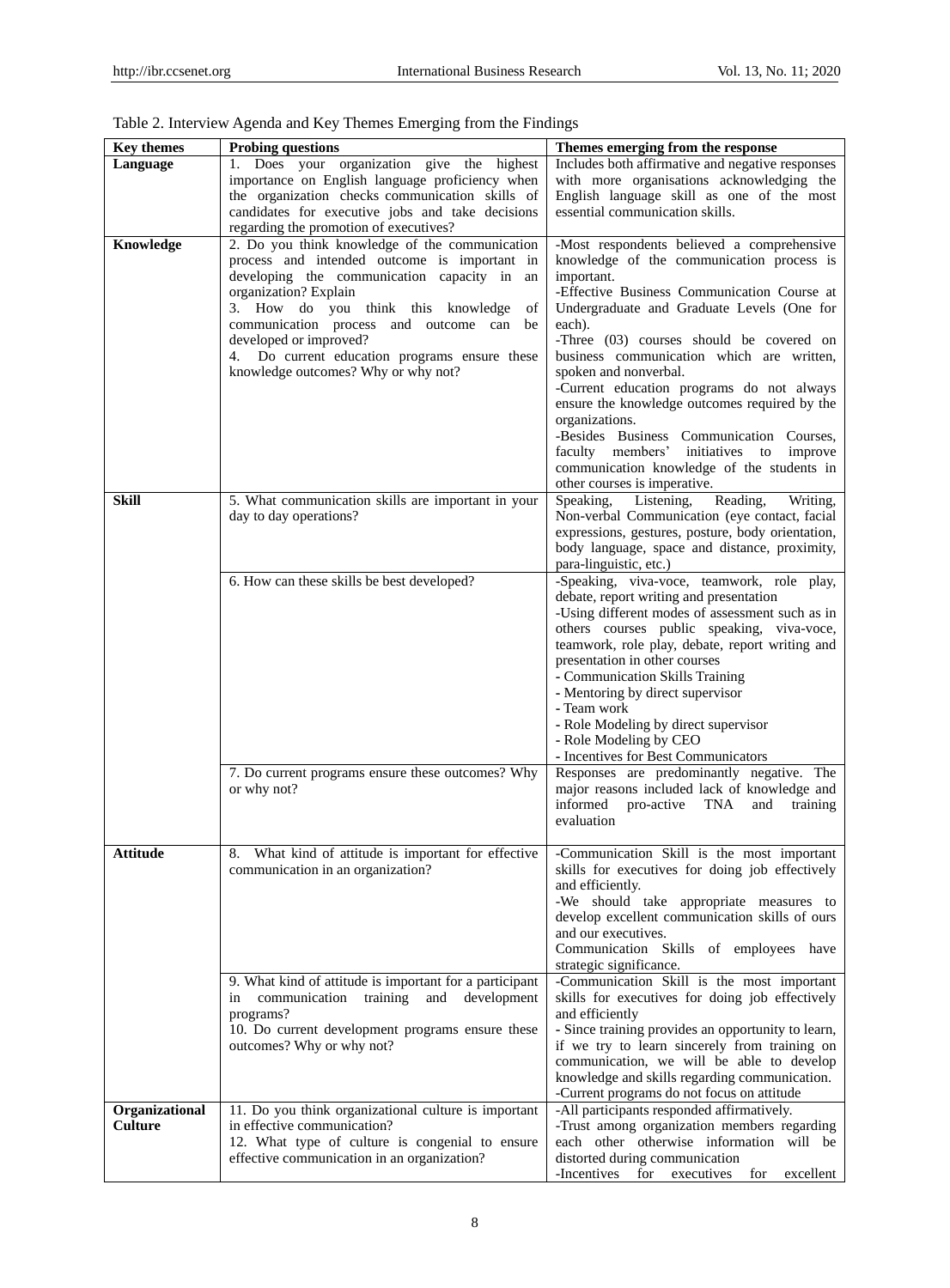|                      | 13. Do you think leaders in organizations can<br>facilitate or enhance the outcomes of communication<br>training or development programs? If yes, how?                                                                                                                                                                                                                         | knowledge, skills & attitudes (KSAs) towards<br>communication<br>-Executives' confidence regarding employers'<br>commitment to provide incentives for excellent<br>knowledge, skills & attitudes (KSAs) towards<br>communication<br>-Role Modeling by direct supervisor<br>Mentoring by direct supervisor<br>-Role Modeling by CEO<br>-Allocating required budget for communication<br>training<br>-Required Leave for Educational Program to<br>improve communication skills.<br>-Allocating required budget for communication<br><b>Skills Training</b><br>-Ensuring effective<br>training<br>process<br>on<br>communication skills<br>Required leave for<br>education to improve<br>communication skills<br>-Ensuring required return on investment (ROI)<br>from Communication Training<br>-Role Modeling by direct supervisor regarding<br>communication skills<br>-Mentoring by direct supervisor regarding<br>communication skills<br>-Role<br>Modeling<br>by<br>leader<br>regarding<br>communication skills Incentives for executives<br>for excellent knowledge, skills and attitudes<br>(KSAs) towards communication.<br>-Executives' confidence regarding employers'<br>commitment to provide incentives for excellent<br>knowledge, skills & attitudes (KSAs) towards<br>communication<br>-Trust among organization members regarding<br>each other; otherwise information will be<br>distorted during communication<br>-Continual<br>Evaluation<br>of<br>executives' |
|----------------------|--------------------------------------------------------------------------------------------------------------------------------------------------------------------------------------------------------------------------------------------------------------------------------------------------------------------------------------------------------------------------------|-----------------------------------------------------------------------------------------------------------------------------------------------------------------------------------------------------------------------------------------------------------------------------------------------------------------------------------------------------------------------------------------------------------------------------------------------------------------------------------------------------------------------------------------------------------------------------------------------------------------------------------------------------------------------------------------------------------------------------------------------------------------------------------------------------------------------------------------------------------------------------------------------------------------------------------------------------------------------------------------------------------------------------------------------------------------------------------------------------------------------------------------------------------------------------------------------------------------------------------------------------------------------------------------------------------------------------------------------------------------------------------------------------------------------------------------------------------------------------------|
|                      |                                                                                                                                                                                                                                                                                                                                                                                | communication skills & take further decision on<br>the basis of it.                                                                                                                                                                                                                                                                                                                                                                                                                                                                                                                                                                                                                                                                                                                                                                                                                                                                                                                                                                                                                                                                                                                                                                                                                                                                                                                                                                                                               |
| <b>Other factors</b> | 14. What other internal or external factors and actors<br>are important to ensure and sustain the outcomes of<br>communication trainings and capacity building<br>programs?<br>15. Do you think emotional and cultural intelligence<br>is important for effective communication? Explain.                                                                                      | Many other factors such as emotional and<br>cultural intelligence have been identified.                                                                                                                                                                                                                                                                                                                                                                                                                                                                                                                                                                                                                                                                                                                                                                                                                                                                                                                                                                                                                                                                                                                                                                                                                                                                                                                                                                                           |
| Communication        | 16. How do you measure the outcomes of effective                                                                                                                                                                                                                                                                                                                               | The<br>respondents<br>generally<br>expressed                                                                                                                                                                                                                                                                                                                                                                                                                                                                                                                                                                                                                                                                                                                                                                                                                                                                                                                                                                                                                                                                                                                                                                                                                                                                                                                                                                                                                                      |
| outcomes             | communication?<br>17. How do you measure the outcome of a<br>communication skill development program?<br>18. What other factors (apart from the merit of the<br>training or development programs) may contribute in<br>achieving those outcomes?<br>19. Do you think that executives' communication<br>skills have influence on organizations' strategic<br>achievements? How? | dissatisfaction about the evaluation process and<br>criteria of evaluation. Many other factors such<br>as competence of the trainer has been identified<br>as the deterrent. The findings predominantly<br>that communication skills<br>show<br>of<br>the<br>executives often directly contribute to the<br>achievement of organisational outcomes and<br>development process (OD).                                                                                                                                                                                                                                                                                                                                                                                                                                                                                                                                                                                                                                                                                                                                                                                                                                                                                                                                                                                                                                                                                               |

### *5.1 Communication KSA*

All respondents agreed that the knowledge of the communication process and intended outcomes are as important as the skills in developing the communication capacity in an organization which is currently lacking. They identified the knowledge about the effective communication process and intended outcomes vital for the continuous and future improvement of communication skills and capacity building. For example, respondent 1 stated,

*"Without knowledge it is not possible to develop skills and both personnel and organization will suffer in the completive market to survive and to get result from their performance as well as to achieve their goals".*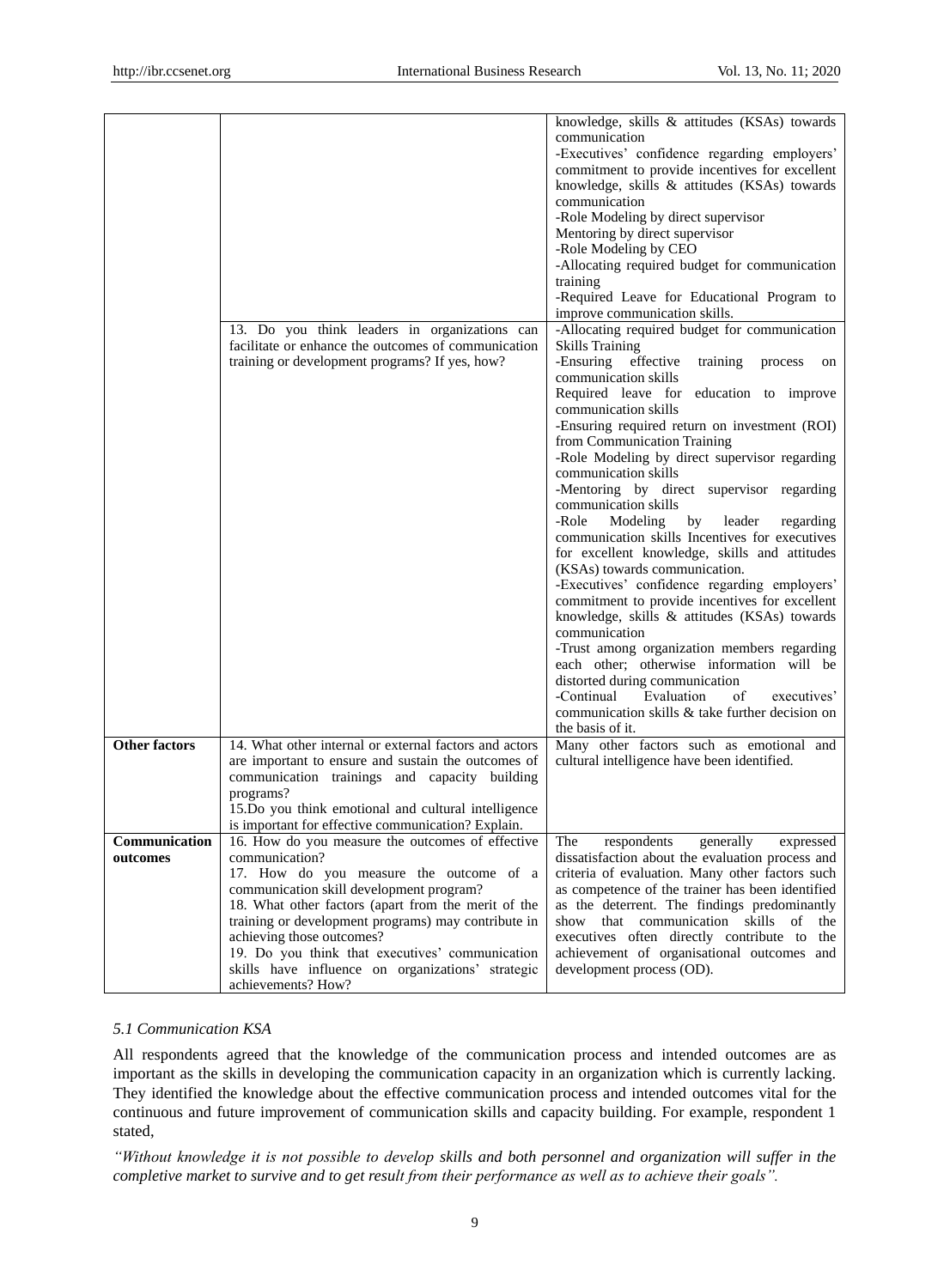### Similarly, respondent 8 stated,

*"Firstly, knowledge is a vital matter to develop skills. Without proper knowledge there is no chance to get expected performance from them. If knowledge is not appropriate there is chance of misguidance to get result from the performance of the employees".*

Respondent 10 emphasized on the link between the knowledge of the communication process and outcomes and the organizational performance in the following statement,

*"As human are social beings, in every step of our life we need communication skill to build up public relationship which is mostly important in the business sector to provide excellent customer service. If there is a gap between knowledge of communication and the value of outcomes, the right information cannot be expressed properly to the customers, the stakeholders and the clients. Knowledge of such sort would educate the employees to further enhance their required communications skills".*

The respondents also acknowledged the importance of communication skill as *"the major criteria for career development especially in the service industries. It is very important for an employee to be a good communicator in every aspect. Without the capacity of communication, an employee cannot be succeeded in his or her career at all"* (R-2). Many respondents identified the importance of communication capacity as crucial *"for multinational companies which have multidimensional people from different countries"* (R4).

### 5.1.1 Role of Academia

In response to the question about whether the current education programs ensure the required communication knowledge in Bangladesh only 7 out of 20 respondents answered affirmatively, while majority (12 respondents) said that the current academic curricula fail to effectively address the job market"s demand for communication knowledge and capability and one respondent was uncertain about the condition. Those who responded affirmatively mainly expressed their satisfaction with the communication capabilities of a few leading universities in Bangladesh for including different types of creative writing and speaking through different courses both at the undergraduate and post-graduate level which help student to enrich their knowledge. For example, R 18 said,

*"Communication process, attitude and behavior of the interns and new employees can be measured through their performance and represent the outcomes of their knowledge. Therefore, it can be said that current education programs ensure these knowledge outcomes. They are getting opportunity to achieve knowledge through these education processes especially in some specific universities such as Dhaka University, North South University, BRAC University and East West University".*

Many respondents mentioned that the students in Bangladesh focus more on securing a better grade rather than developing their communication capabilities or building knowledge. R-15 stated, "*the students are CGPA oriented; they only focus on how to get more CGPA without learning and acquiring knowledge now a days. The presence of participatory approach is at highly dissatisfactory level". O*thers suggested that communication skills should be the focus of the school curricula as well to gradually build up the communication capabilities. Some of the respondents emphasized on developing English language skills. For example, R-13 stated,

*"I do not know about the education process, but BBA & MBA Programs cover communication courses so that the students get the basic knowledge of communication skills. But actually, communication skills must be developed from childhood. Except English medium schools, most of Bangla medium schools do not cover the course regarding communication skills. Communication skill development related courses should be included from schools".*

Other respondents highlighted the importance of extracurricular activities as an important way to develop communication skills and capabilities. R-16 said, *"so, we have to focus on or enhance involvement and engagement by giving opportunity to the students by participating debate, club activities and like besides the regular studies".*

Many respondents appreciated the syllabus and curricula but criticized the teaching method and evaluation process which in their opinion,do not ensure the outcomes of the knowledge. They expressed that there is a gap between the education programs and environment of the institutes. Some respondents suggested that there is a need to develop the structure of evaluation process and teaching method in the current education system. More practical knowledge and industrial practices should be added with the education and teaching method through presentation, case studies, industry visits, training session, seminars and job fair to enhance the students" practical knowledge as opposed to only theoretical contents to enhance their communication outcomes which will also help shape their future career path according to the respondents. For example, R7 stated, *"there is a gap*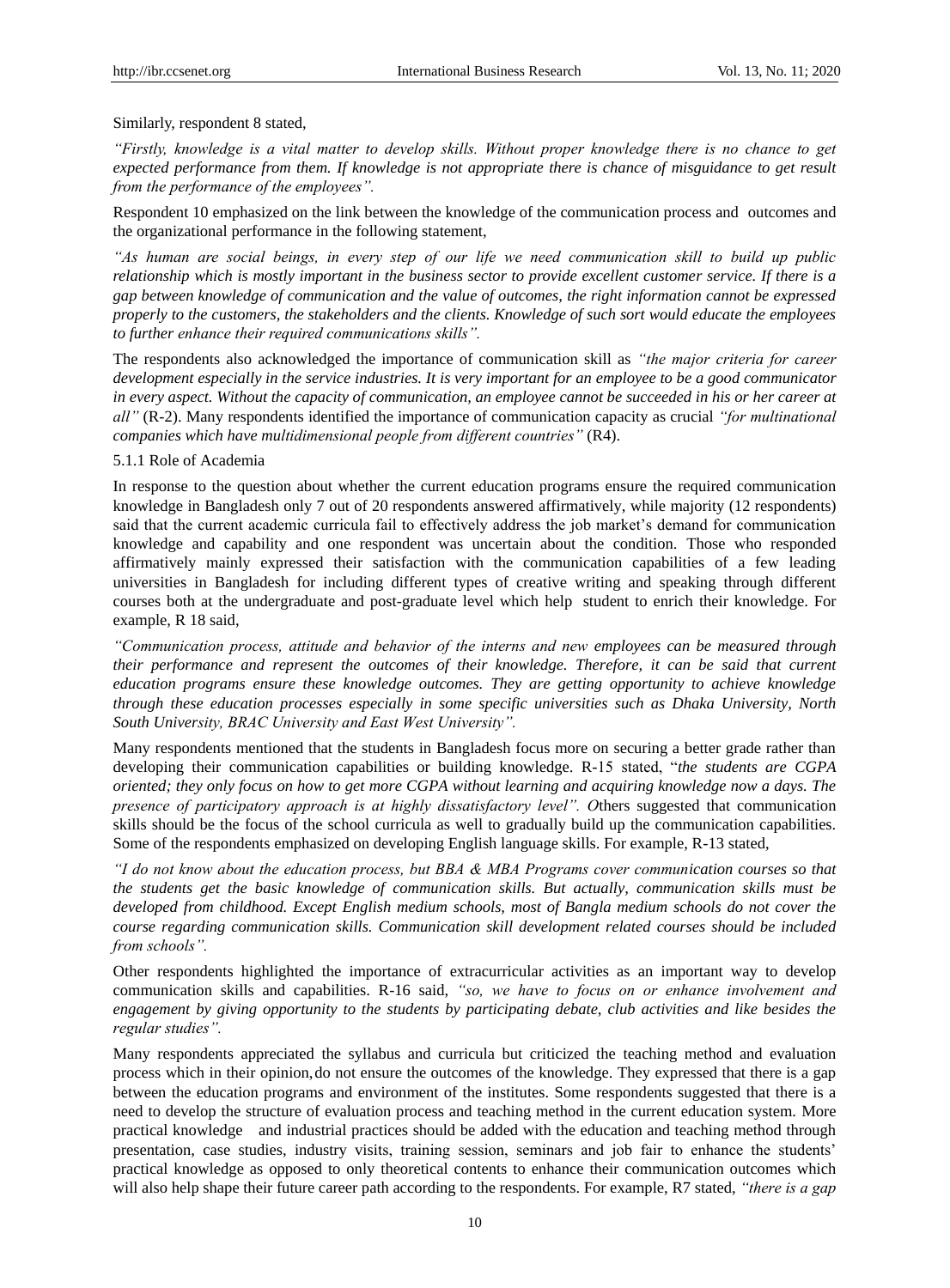*between education programs and industrial sector. They should ensure the involvement of the industry person to develop their education programs as well as curricula and syllabus based on practical work experience"*.

Similarly, R-10 said, *"current education programs are not enough. The class session also should be taken by the educational expert in every semester to give a clear concept about the practical knowledge about the industry"*. R-8 emphasized on the use of state-of-the-art educational instruments and digital platform in the classroom which will help teach students the effective use of digital technology to enhance their communication capabilities for the future career growth. The respondent also believes that the teacher or the trainers are not well equipped or trained up for such kind of education.

### 5.1.2 Role of Organizations

In response to the question about the current system or opportunities provided by the organization to the business executives, 14 respondents answered affirmatively while the rest stated that no well-planned or focused development programs are in place in their organizations.Those who responded positively stated that they are getting the opportunity to develop communication skills and build up relationship by creating network and connectivity and creating business connectivity increases opportunity for further career growth as well which is a desirable outcome from the enhanced capability. R-10 stated that his organization has its own communication policy and code of conduct for communication. They also receive mentoring by the supervisor which helps them find out the knowledge and skills gap and through training they can address those gaps. Some other respondents mentioned that they have a post training evaluation process in place and trainees must present their training modules to other employees to share knowledge.

R-14 stated that "business executives often present their ideas in front of large audiences which ultimately develop their communication skills. Management also organizes different kind of communication courses and training to improve employees" presentation and public speaking skills through teamwork, role modeling and training courses".

### 5.1.3 Knowledge and Proficiency in Using Digital Platform

Many respondents identified the effective use of digital platforms as one of the most important communication skills in the current job market. R-11 stated that the communication process in his organization involves extensive use of digital platforms such as LinkedIn, Zoom, Microsoft team or WhatsApp for internal and external communication. Data management skills also help enhance the communication outcomes in according to some respondents.

### 5.1.4 Importance of Attitude in Effective Communication

Many respondents mentioned that both the managers and employees should sincerely acknowledge the importance of developing communication capabilities to ensure individual and organizational performance. Such awareness will help the managers for better designing and evaluating the communication training and development programs based on proper TNA. The business executives attending those trainings will also need to have a positive attitude towards these training or development programs and the importance of improving their communication knowledge and skills. Some respondents highlighted the positive learning spirits and cultural adaptability as two vital aspects of the positive communication attitude in the workplace and they associated prior academic institutional affiliation to such attitudes. For example, R-16 said, "*our employees have adaptability to adjust to their organization's culture. As per my observation, employees who had come from mostly Dhaka University, North South University, American International University-Bangladesh, Independent University, Bangladesh, BRAC and East West University have positive attitudes to adapt and support the responsibilities of their job to handle it smartly*". Apart from Dhaka University (only public university mentioned), most of the other universities mentioned by the respondents are among the top five private universities in Bangladesh. Some respondents have also emphasized on the importance of emotional and cultural intelligence of the business executives in ensuring the desired outcomes from superior communication knowledge and skills.

The respondents have explained how a positive attitude may the continuous and effective development of the communication soft skills of business executives. The executives with the right learning attitude and self-awareness are able to assess their own communication skill gap and compare their own skill with other. They can identify and follow an appropriate role model among their colleagues or superiors and easily align or adapt to the organization"s culture. Such employees can also find free training and courses which are online based and easily accessible on their own and based on their own initiative and TNA. R-13 mentioned that an executive with cultural intelligence can learn by himself to cope up with multinational culture, have better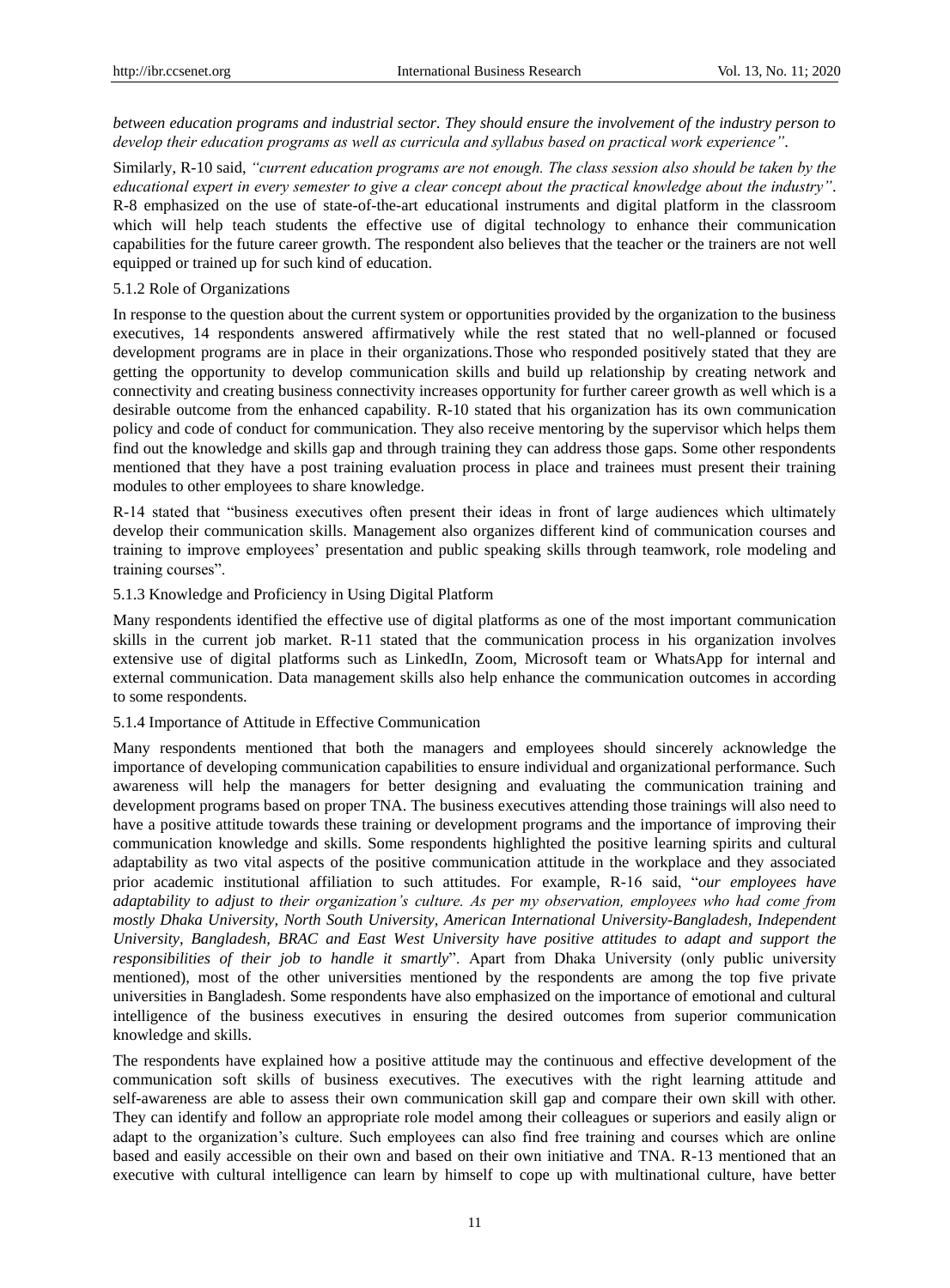adaptability to cope up with the changing system and work better in a team. "*There are lots of learning opportunities other than formal training conducted by organization and an employee with the right learning attitude usually grabs those opportunities to improve their skills"* (R-9). The respondents also emphasized on the usefulness of emotional intelligence in breaking ice and understanding and demonstrating the appropriate emotion in the work environment which in turn may help create a trusted relationship and a positive communication culture in the organization.

### *5.2 Other Factors Influencing the Communication Contents and Process*

Many respondents attributed the environment or culture and work system in their organization as important contributors to the effective communication outcomes. R-16 stated that their organization created and facilitated an effective communication culture, *"through learning and development programs, training, brain storming, job rotation, presentations in meetings, public speaking and town hall presentation so forth"*. They also provide other opportunities such as internal and external training on communication, teamwork and mentoring. Many respondents emphasized on maintaining an open, supportive and trusted environment in the organization to facilitate continuous evaluation and improvement of communication capabilities.

### 5.2.1 Role of HR Department

The HR Managers informed the researchers about their role and initiative to improve employees" communication KSA. R-15 said, *"every year our organization allocates budget for developing communication KSA of employees which is 20 percent of the total budget"*. The organization provides training and other financial support to develop required skills for doing the job properly after doing Training Need Assessment. Renowned Trainers from organizations such as British Council or BDjobs.com are invited to provide these trainings. Another HR manager R-3 stated that *"we got suggestion from the trainer that there should be a strategic unit for communication skill development- meaning an individual department which may have separate identity to ensure greater impact".* Some HR managers stated that their department develops awareness about importance of effective communication among the business executives through the orientation programs to develop the right attitude from the get-go.

### 5.2.2 Role of Leadership

The respondents invariably emphasized on the importance of a leader's role in mentorship, role modeling and creating the right attitude about the content and process of communication among the employees. According to the respondents a good leader must build up trusted relationship with the peers and a supportive organizational culture to develop and sustain the communication KSA in their organization. They must allow sufficient budget allocation for employee development programs and arrange for regular presentation and public speaking opportunities which will help employees to continuously improve their communication skills and apply the learning from their trainings. Leaders and HR department should systematically evaluate executives and offer proper incentives to the best performer who have good communication skills and positive learning attitudes.

The leaders should also offer active mentorship to the business executives by being a role model, observing the regular activities of the executives and providing timely and appropriate feedback to improve their communication skills and outcomes. They should also create awareness among the employees about the importance of improving their communication skills to survive in the competitive market. The leaders and HR must also collect and use the feedback from the executives about the communication training and development programs and how to improve these programs.

### *5.3 Communication Outcomes*

Most respondents mentioned that the identification or selection of desired and appropriate communication outcomes is very important in designing and evaluating the effectiveness of a communication KSA development program. However, the current systems predominantly focus on the superficial criteria for such evaluation or assess only the immediate outcomes such as improvement in the fluency of speech and so forth. The respondents emphasized on finding ways to improve the total communication package by evaluating the whole system and process of communication and not only the contents of it. Most respondents also believed that the current evaluation process overlooks or fails to capture the ultimate impact of apparently improved communication skills among the business executives mainly because the improvement in organizational outcomes are rarely measured in relation to the improvement of the contents (skills) and process (system and environment) of communication. There is currently no tool in place to measure the improvement of communication culture or environment or attitude according to the respondents.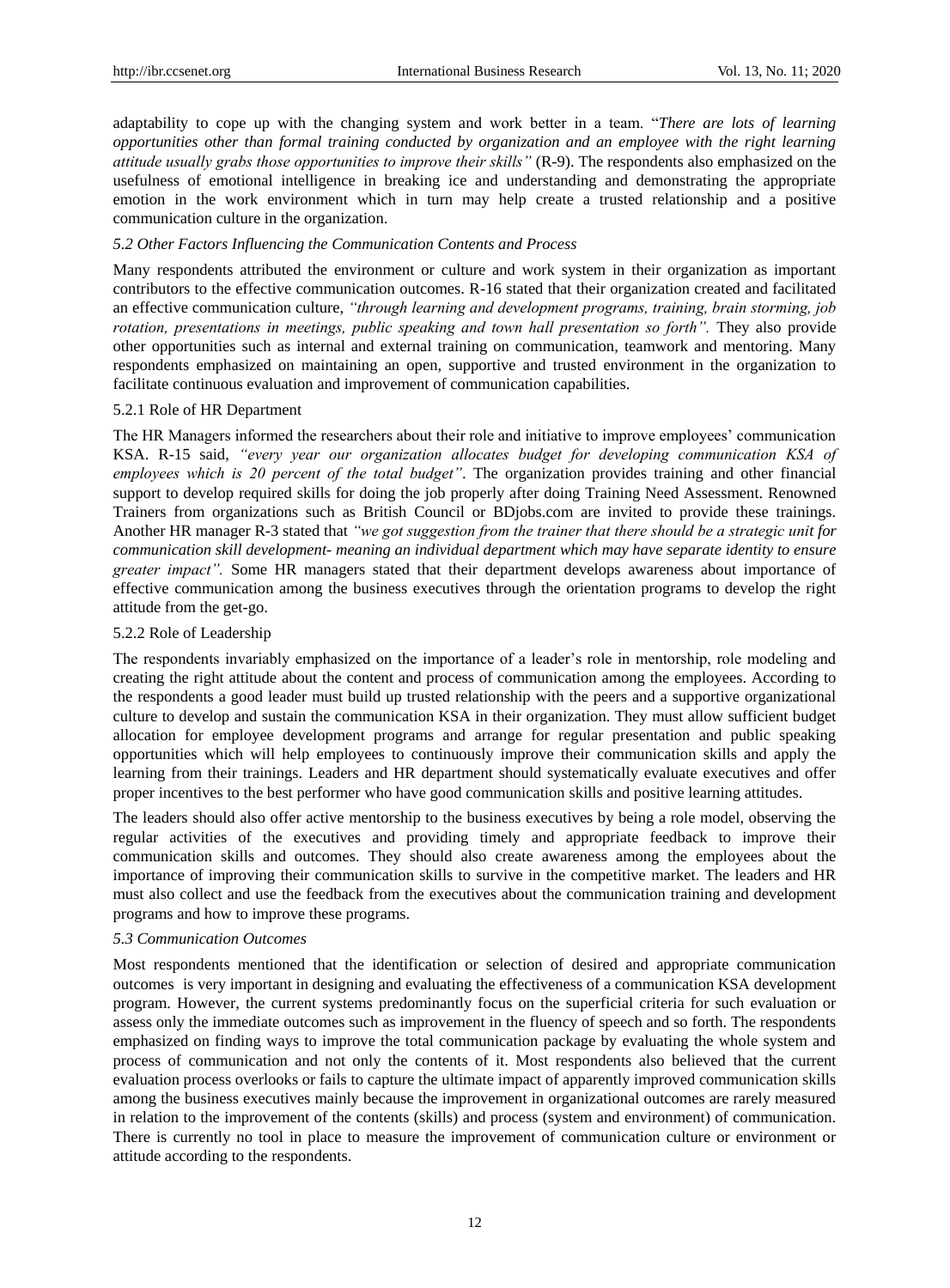### **6. Discussions and Conclusion**

Our findings largely corroborated with the extant and seminal business communication literature in emphasising on both the soft and hard skills of communication and its importance on the performance of business executives. Our respondents also acknowledged the important but deficient role of tertiary education system and curriculum in Bangladesh in developing the soft and hard communication skills. The English language (see Revell, 2007) and IT skills (see Groysberg & Slind, 2012, Drussell 2012; [Walther](https://onlinelibrary.wiley.com/action/doSearch?ContribAuthorStored=Walther%2C+Joseph+B) & Valkenburg, 2017) have been identified as the most important hard communication skills in business organisations in Bangladesh. In line with the findings of Johnson and Bechler (1998), Luthra and Dahiya (2015) and Decker and Mitchel (2017) Whitener et al. (1998), our respondents also recognised trust, leadership, organisational culture and environment as important factors influencing the communication process. Our findings did not reveal any gendered issues influencing the process or outcome of communication. Our respondents were predominantly male which may have influenced the lack of insights into gender differences in the communication process and outcomes. A more extensive future research may explore this issue.

An important revelation from our findings is that most respondents viewed communication as a complex process and not just a set of skills with immediate individual performance outcomes. Effective communication is also generally viewed by our respondents as an organisational capability that must be sustained and nurtured in the culture to ensure greater and sustainable strategic outcomes as opposed to just an individual level skill, which is similar to Zerfass and Viertmann's, (2017) theory. Based on our 'a priori' and 'posteriori' themes, we proposed a total communication package for the business executives (see Figure 1) that can be used by the Bangladeshi business organizations and HR experts to develop sustainable and strategic communication capabilities within their respective organization. This TCP model may also be used by the future business communication researchers to design a more extensive qualitative or quantitative research to measure or compare the effectiveness of the communication process in different contexts.

#### **References**

- Abbasi, M. H., Siddiqi, A., & Azim, R. U. A. (2011). Role of Effective Communications for Enhancing Leadership and Entrepreneurial Skills in University Students. *International Journal of Business and Social Science, 2*(10), 242-250. Retrieved from http://ijbssnet.com/journals/Vol.%202\_No.\_10%3B\_June\_2011/25.pdf
- Aiken, M. W., Martin, J. S., & Paolillo, J. G. P. (1994). Requisite Skills of Business School Graduates: Perceptions of Senior Corporate Executives. *Journal of Education for Business*, *69*(3), 159-162. <https://doi.org/10.1080/08832323.1994.10117676>
- Akhter, N., Khan, S. I., & Hassan, M. K. (2009). Communication Skill of the Business Executives: An Empirical Study on Some Local Private Business Concerns in Bangladesh. *International Business Research*, *2*(4). https://doi.org/10.5539/ibr.v2n4p109
- Bambacas, M., & Patrickson, M. (2008). Interpersonal communication skills that enhance organisational Commitment. *Journal of Communication Management*, *12*(1), 51-72. https://doi.org/10.1108/13632540810854235
- Bambacas, M., & Patrickson, M. (2009). Assessment of communication skills in manager selection: some evidence from Australia. *Journal of Management Development*, *28*(2), 109-120. https://doi.org/10.1108/02621710910932070
- Bennett, J. C., & Olney, R. J. (1986). Executive Priorities for Effective Communication in an Information Society. *International Journal of Business Communication*, *23*(2), 13-22. https://doi.org/10.1177/002194368602300202
- Berger, C. R. (1997). *LEA's communication series. Planning Strategic Interaction: Attaining Goals Through Communicative Action ( Routledge Communication Series)* (1st ed.**) .** Mahwah**,** NJ, US: Lawrence Erlbaum Associates Publishers.
- Cameron, C., Collie, C. L., Baldwin, C. D., Bartholomew, L. K., Palmer, J. L., Greer, M., & Chang, S (2013). The development of scientific communication skills: a qualitative study of the perceptions of trainees and their mentors. *Academic medicine: journal of the Association of American Medical Colleges, 88*(10), 314-317. https://doi.org/10.1097/ACM.0b013e3182a34f36
- Choren, A. (2015). The Importance of Communication in the Workplace. *IEEE Potentials, 34*(3), 10-11. https://doi.org/10.1109/MPOT.2014.2331793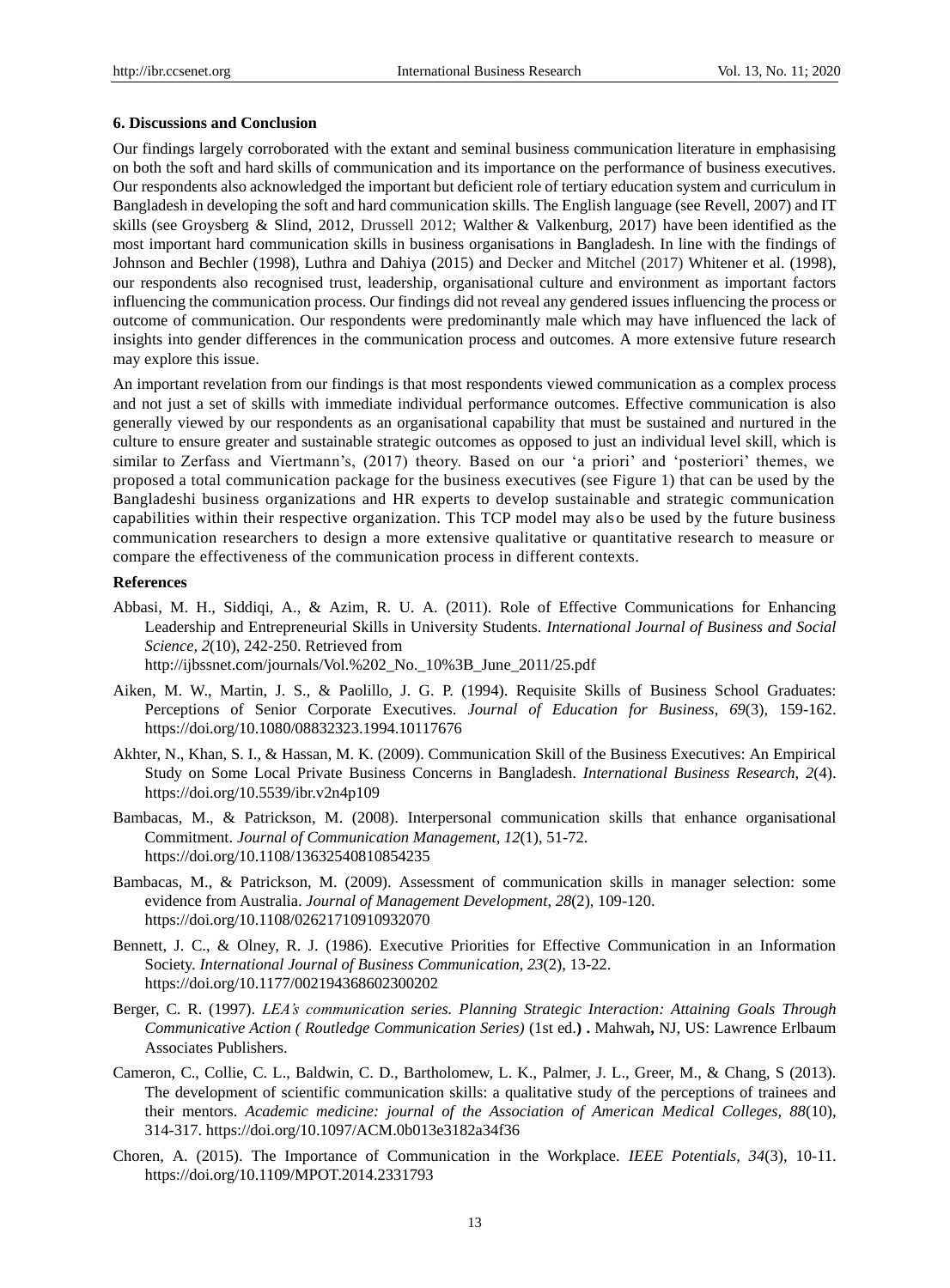- Clutterbuck, D., & Hirst, S. (2002). Leadership Communication: A Status Report. *Journal of Communication Management, 6*(4), 351-354. https://doi.org/10.1108/13632540210807170
- Cohn, K. H. (2007). Developing Effective Communication Skills. Journal of Oncology Practice, *3*(6), 314-317. https://doi.org/10.1200/JOP.0766501
- Cullen, C. B., & Gordon, P. A. (2014). The Relationship between Leadership and Communication Skills of Nurse Managers and the Organizational Citizenship Behaviors of Medical - Surgical Nurses and Nursing Assistants. *Management and Organizational Studies*, *1*(2), 23-29. https://doi.org/10.5430/mos.v1n2p23
- Dasgupta, S. A., Suar, D., & Singh, S. (2013). Impact of managerial communication styles on employees' attitudes and behaviours. *Employee Relations, 35*(2), 173-199. https://doi.org/10.1108/01425451311287862
- Datar. S. M., Garvin, D. A., & Cullen, P. G. (2011). Rethinking the MBA: Business Education at a Crossroads. *Journal of Management Development*, *30*(5), 451-462. https://doi.org/10.1108/02621711111132966
- Decker, P., & Mitchel, J. (2017). Importance of Communication Skills for Leadership and Management. *Manage Magazine.* Retrieved from https://managemagazine.com/article-bank/self-handicapping-leadership/importance-communication-skills-l eadership-management/
- Drussell, J. (2012). Social Networking and Interpersonal Communication and Conflict Resolution Skills among College Freshmen. Retrieved from Sophia, the St. Catherine University repository. website: https://sophia.stkate.edu/msw\_papers/21
- Firth, L., Mellor, D. J., Moore, K. A., & Loquet, C. (2004). How can managers reduce employee intention to quit? *Journal of Managerial Psychology*, *19*(2), 170-187. https://doi.org/10.1108/02683940410526127
- Gerstein, M., & Reisman, H. (1983). Strategic Selection: Matching Executives to Business Conditions. *Sloan Management Review*, *24*(2), 33-49. Retrieved from https://www.researchgate.net/publication/13039103 Strategic Selection Matching Executives to Busines s Conditions
- Graen, G. B., & Scandura, T. A. (1987). Toward a psychology of dyadic organizing. *Research in Organizational Behavior, 9,* 175-208. Retrieved from https://www.researchgate.net/publication/232576635\_Toward\_a\_Psychology\_of\_Dyadic\_Organizig
- Groysberg, B., & Slind, M. (2012). Leadership Is a Conversation. *Harvard Business Review.* Retrieved from https://hbr.org/2012/06/leadership-is-a-conversation
- Hull, R. H. (2012). Honing Your Communication Skills Benefits Patients, Colleagues, and You. *The Hearing Journal*, *65*(4), 41-45. https://doi.org/10.1097/01.HJ.0000413505.24307.70
- Iksan, Z. H., Zakaria, E., Meeran, S., Osman, K., Koh, D., Mahmud, S. N. D., & Krish, P. (2012). Communication Skills among University Students. *Procedia - Social and Behavioral Sciences*, *59*, 71-76. https://doi.org/10.1016/j.sbspro.2012.09.247
- Johnson, S. D., & Bechler, C. (1998). Examining the Relationship Between Listening Effectiveness and Leadership Emergence: Perceptions, Behaviors, and Recall. *Small Group Research*, *29*(4), 452-471. Retrieved from https://journals.sagepub.com/doi/10.1177/1046496498294003
- Kang, M., & Sung, M. (2017). How symmetrical employee communication leads to employee engagement and positive employee communication behaviors: The mediation of employee-organization relationships. *Journal of Communication Management*, *21* (1), 82-102. https://doi.org/10.1108/JCOM-04-2016-0026
- Katz, R. L. (1974). Skills of an Effective Administrator. *Harvard Business Review.* Retrieved from https://hbr.org/1974/09/skills-of-an-effective-administrator
- Kombarakaran, F. A., Yang, J. A., Baker, M. N., & Fernandes, P. B. (2008). Executive Coaching: it works. *Consulting Psychology Journal Practice and Research, 60*(1), 78-90. https://doi.org/10.1037/1065-9293.60.1.78
- Luthra, A., & Dahiya, D. R. (2015). Effective Leadership is all About Communicating Effectively: Connecting Leadership and Communication. *International Journal of Management and Business Studies*, *5*(3), 43-48. Retrieved from http://www.ijmbs.com/Vol5/3/7-Anchal-Luthra.pdf
- MacDonald, D. (1976). Communication Roles and Communication Networks in a Formal Organization. *Human Communication Research, 2(*4), 365-375. Retrieved from